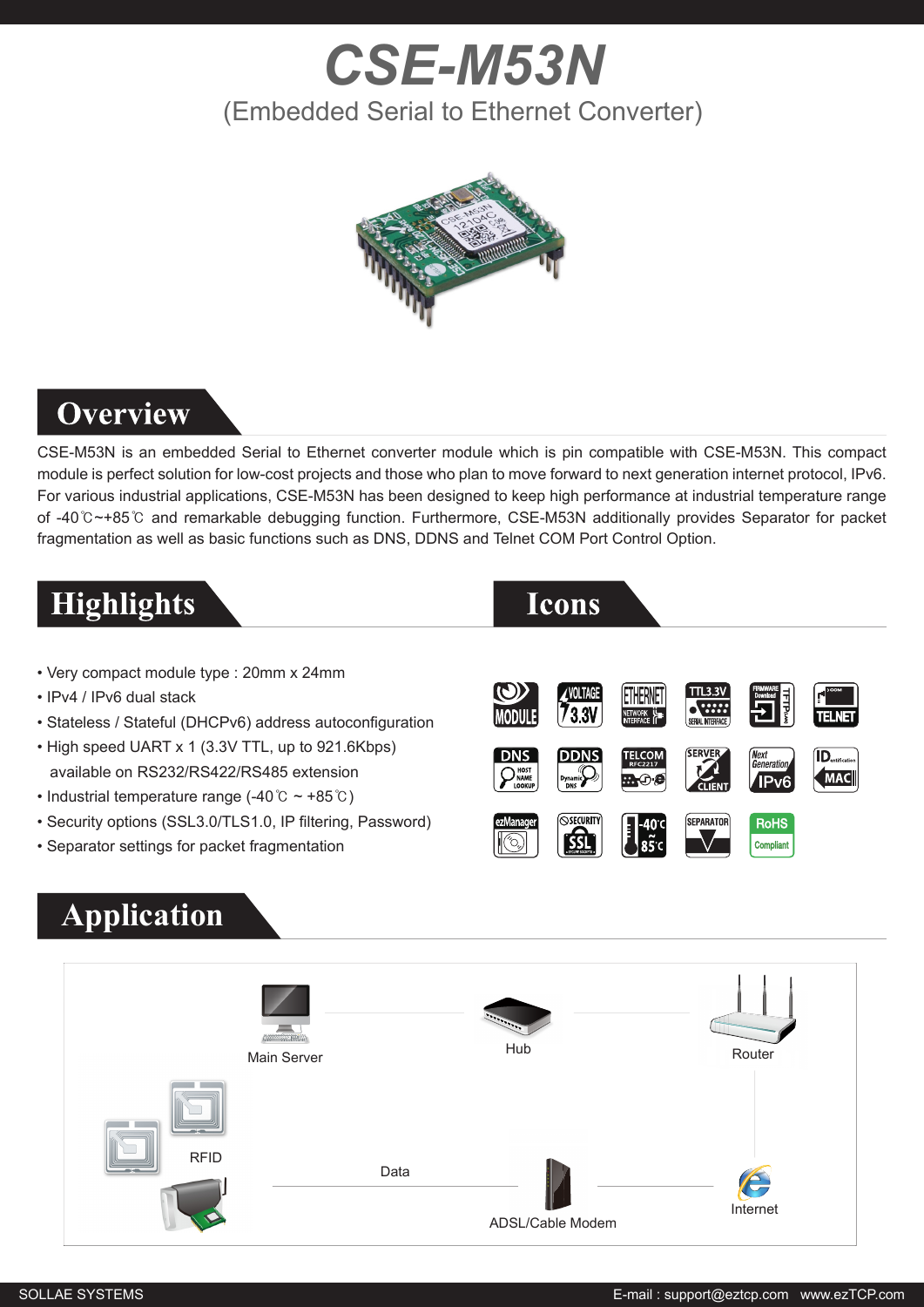## **Specifications**

| <b>Serial Physical Interface</b>  |                                                              |  |
|-----------------------------------|--------------------------------------------------------------|--|
| Serial Interface                  | 1 X UART (3.3V TTL)                                          |  |
|                                   | RXD, TXD, RTS(TXDE for RS485), CTS                           |  |
| Connector                         | 1 X 10 2mm pitch pin header X 2                              |  |
| <b>Serial Port Properties</b>     |                                                              |  |
| <b>Baudrate</b>                   | $1,200$ bps ~ 921,600bps                                     |  |
| Data Bits                         | 8bits, 7bits with parity                                     |  |
| Parity                            | None, Even, Odd, Mark, Space                                 |  |
| Stop Bit                          | 1, 1.5, 2                                                    |  |
| <b>Network Physical Interface</b> |                                                              |  |
| Network Interface                 | 10Base-T/100Base-TX Ethernet                                 |  |
|                                   | <b>Ethernet Speed Auto Sense</b>                             |  |
|                                   | 1:1 or Cross-over Cable Auto Sense                           |  |
|                                   | Simple External Circuit Required                             |  |
| <b>Software Functions</b>         |                                                              |  |
| Protocols                         | IPv4/IPv6 dual stack, ICMPv6/TCPv6/UDPv6                     |  |
|                                   | TCP, UDP, IP, ICMP, ARP, TELNET                              |  |
|                                   | DHCP, PPPoE, DNS, DDNS                                       |  |
| Security                          | SSL (Secure Socket Layer)                                    |  |
|                                   | IP & MAC filtering - Restrict host or network                |  |
|                                   | Password for Configuring                                     |  |
| <b>Communication Mode</b>         | TCP Server (T2S)                                             |  |
|                                   | <b>TCP Client (COD)</b>                                      |  |
|                                   | TCP Server/Client with AT command (ATC) - Patent             |  |
|                                   | UDP Mode (U2S)                                               |  |
| <b>Additional Functions</b>       | Separator settings for packet fragmentation                  |  |
|                                   | <b>TCP Server/Client Mode</b>                                |  |
|                                   | Sending MAC address Option                                   |  |
| Indicators (LEDs)                 |                                                              |  |
| <b>Status</b>                     | The current status                                           |  |
| <b>DTR</b>                        | <b>TCP Connection Indicator</b>                              |  |
| Management                        |                                                              |  |
| ezManager                         | Configuration and Monitoring Tool through Network and Serial |  |
| <b>Telnet</b>                     | Telnet Login                                                 |  |
| AT Command                        | Configuring in ATC mode - Patent                             |  |